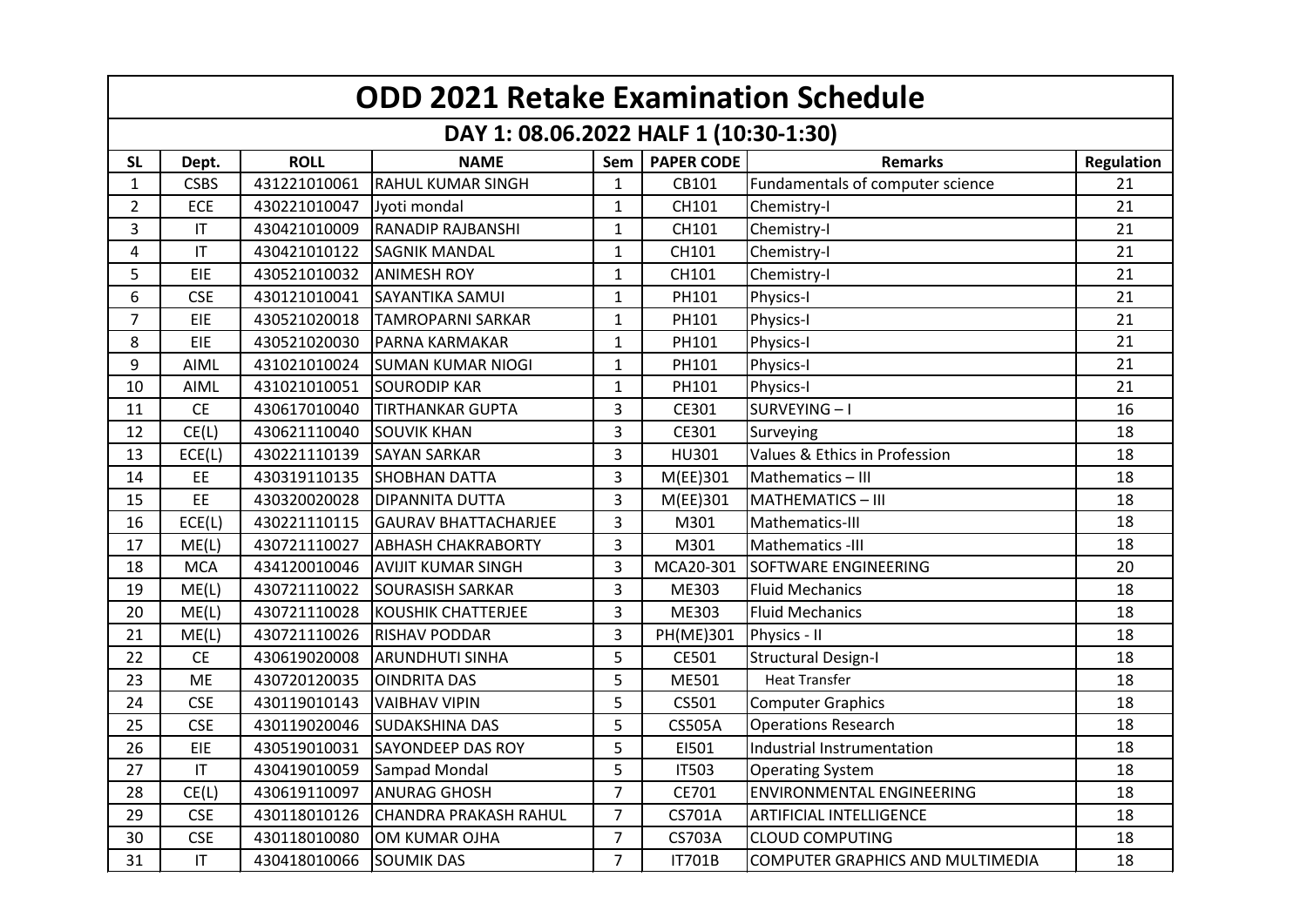| DAY 1: 08.06.2022 HALF 2 (2:30-5:30)  |                                      |              |                          |                |                |                                     |    |  |  |  |
|---------------------------------------|--------------------------------------|--------------|--------------------------|----------------|----------------|-------------------------------------|----|--|--|--|
| $\mathbf{1}$                          | $\mathsf{I}\mathsf{T}$               | 430421010122 | <b>SAGNIK MANDAL</b>     | $\mathbf{1}$   | EE101          | <b>Basic Electrical Engineering</b> | 21 |  |  |  |
| $\overline{2}$                        | EIE                                  | 430521010032 | <b>ANIMESH ROY</b>       | $\mathbf{1}$   | EE101          | <b>Basic Electrical Engineering</b> | 21 |  |  |  |
| $\overline{3}$                        | <b>GTE</b>                           | 433321020009 | <b>SUDIPTA NANDI</b>     | $\mathbf{1}$   | GTE104B        | SLOPE STABILITY AND EARTHEN DAM     | 18 |  |  |  |
| 4                                     | <b>SE</b>                            | 433121020018 | <b>BRATI BASU</b>        | $\mathbf{1}$   | SE102          | <b>SOIL STRUCTURE INTERACTION</b>   | 21 |  |  |  |
| 5                                     | <b>CE</b>                            | 430617010040 | <b>TIRTHANKAR GUPTA</b>  | $\overline{3}$ | CE302          | <b>STRENGTH OF MATERIAL</b>         | 16 |  |  |  |
| 6                                     | CE(L)                                | 430619120069 | <b>SUSHMITA SEN</b>      | $\overline{3}$ | CE302          | <b>Strength of Material</b>         | 18 |  |  |  |
| $\overline{7}$                        | EE                                   | 430320020028 | <b>DIPANNITA DUTTA</b>   | $\overline{3}$ | EE301          | ELECTRICAL CIRCUIT ANALYSIS         | 18 |  |  |  |
| 8                                     | ME                                   | 430720120035 | <b>OINDRITA DAS</b>      | 5              | ME502          | <b>Manufacturing Technology</b>     | 18 |  |  |  |
| DAY 2: 11.06.2022 HALF 1 (10:30-1:30) |                                      |              |                          |                |                |                                     |    |  |  |  |
| $\mathbf{1}$                          | $\mathsf{I}\mathsf{T}$               | 430421010012 | <b>OM KUMAR</b>          | $\mathbf{1}$   | <b>HSMC101</b> | <b>Professional Communication</b>   | 21 |  |  |  |
| $\overline{2}$                        | <b>CE</b>                            | 430621010007 | <b>BIPIN KUMAR</b>       | $\mathbf{1}$   | <b>HSMC101</b> | Professional Communication          | 21 |  |  |  |
| 3                                     | <b>CE</b>                            | 430621010015 | Ahmad Abubakar           | $\mathbf{1}$   | <b>HSMC101</b> | <b>Professional Communication</b>   | 21 |  |  |  |
| 4                                     | $\mathsf{I}\mathsf{T}$               | 430421010122 | <b>SAGNIK MANDAL</b>     | $\mathbf{1}$   | <b>HSMC101</b> | <b>Professional Communication</b>   | 21 |  |  |  |
| 5                                     | EIE                                  | 430521010032 | <b>ANIMESH ROY</b>       | $\mathbf{1}$   | <b>HSMC101</b> | <b>Professional Communication</b>   | 21 |  |  |  |
| 6                                     | CE(L)                                | 430619120069 | <b>SUSHMITA SEN</b>      | $\overline{3}$ | CE304          | <b>Engineering Geology</b>          | 18 |  |  |  |
| $\overline{7}$                        | EE                                   | 430320020028 | <b>DIPANNITA DUTTA</b>   | 3              | EE302          | MEASUREMENT AND INSTRUMENTATION     | 18 |  |  |  |
| 8                                     | CE                                   | 430617010040 | <b>TIRTHANKAR GUPTA</b>  | 5              | CE504          | <b>FOUNDATION ENGINEERING</b>       | 16 |  |  |  |
| 9                                     | <b>CE</b>                            | 430619020008 | <b>ARUNDHUTI SINHA</b>   | 5              | <b>HU502</b>   | <b>Economics for Engineers</b>      | 18 |  |  |  |
| 10                                    | <b>ME</b>                            | 430720120035 | <b>OINDRITA DAS</b>      | 5              | ME503          | Design of Machine Elements          | 18 |  |  |  |
|                                       | DAY 2: 11.06.2022 HALF 2 (2:30-5:30) |              |                          |                |                |                                     |    |  |  |  |
| $\mathbf{1}$                          | $\mathsf{I}\mathsf{T}$               | 430421010012 | <b>OM KUMAR</b>          | $\mathbf{1}$   | M101           | Mathematics-I                       | 21 |  |  |  |
| $\overline{2}$                        | $\mathsf{I}\mathsf{T}$               | 430421010081 | <b>SUVRADEEP SAHANA</b>  | $\mathbf{1}$   | M101           | Mathematics-I                       | 21 |  |  |  |
| $\overline{3}$                        | EIE                                  | 430521020018 | <b>TAMROPARNI SARKAR</b> | $\mathbf{1}$   | M101           | Mathematics-I                       | 21 |  |  |  |
| 4                                     | <b>CE</b>                            | 430621010007 | <b>BIPIN KUMAR</b>       | $\mathbf{1}$   | M101           | Mathematics-I                       | 21 |  |  |  |
| 5                                     | <b>CE</b>                            | 430621010015 | Ahmad Abubakar           | $\mathbf{1}$   | M101           | Mathematics -I                      | 21 |  |  |  |
| 6                                     | <b>CE</b>                            | 430621020006 | <b>HIMALI DESHMUKH</b>   | $\mathbf{1}$   | M101           | Mathematics-I                       | 21 |  |  |  |
| $\overline{7}$                        | $\mathsf{I}\mathsf{T}$               | 430421010122 | <b>SAGNIK MANDAL</b>     | $\mathbf{1}$   | M101           | Mathematics-I                       | 21 |  |  |  |
| 8                                     | $\mathsf{I}\mathsf{T}$               | 430421020055 | <b>ARCHI SINHA</b>       | $\mathbf{1}$   | M101           | Mathematics-I                       | 21 |  |  |  |
| 9                                     | EIE                                  | 430521010032 | <b>ANIMESH ROY</b>       | $\mathbf{1}$   | M101           | Mathematics-I                       | 21 |  |  |  |
| 10                                    | EE                                   | 430320020028 | <b>DIPANNITA DUTTA</b>   | $\overline{3}$ | EE303          | <b>ANALOG ELECTRONICS</b>           | 18 |  |  |  |
| 11                                    | <b>CE</b>                            | 430617010040 | <b>TIRTHANKAR GUPTA</b>  | 3              | $M(CS)$ 301    | <b>Numerical Methods</b>            | 16 |  |  |  |
| 12                                    | CE(L)                                | 430619120069 | <b>SUSHMITA SEN</b>      | $\mathsf 3$    | $M(CS)$ 301    | <b>Numerical Methods</b>            | 18 |  |  |  |
| 13                                    | <b>ME</b>                            | 430720120035 | <b>OINDRITA DAS</b>      | 5              | ME504          | Refrigeration and Air Conditioning  | 18 |  |  |  |